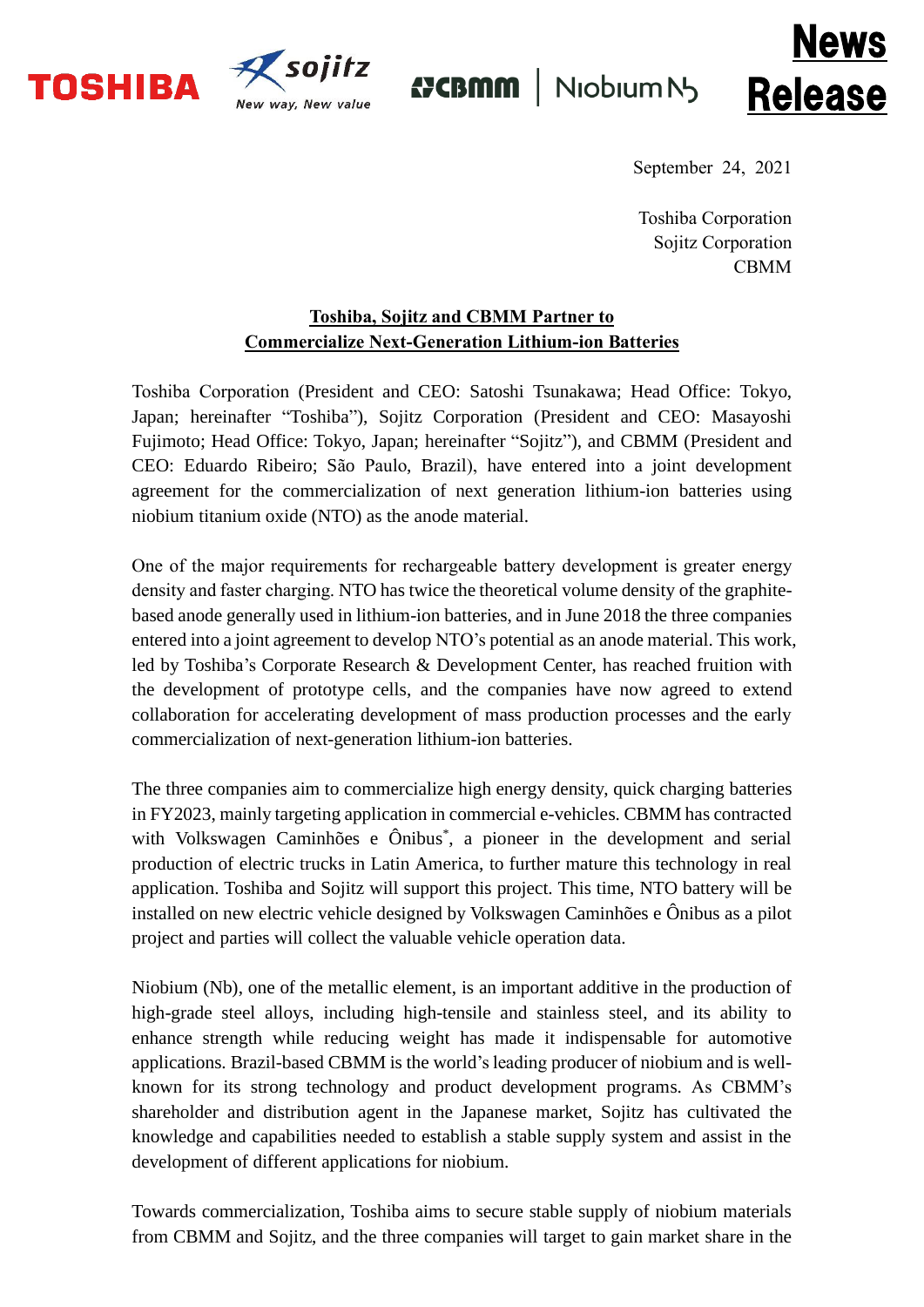



**{7CBMM** Niobium N



rapidly expanding secondary battery market by utilizing CBMM and Sojitz's global network.

| July 1, 1875                               |
|--------------------------------------------|
| Satoshi Tsunakawa                          |
| JPY 200,558 million (as of March 31, 2021) |
| JPY 3,054.4 billion (FY2020)               |
|                                            |
| April 1, 2003                              |
| Masayoshi Fujimoto                         |
| JPY 160.339 million (as of June 30, 2021)  |
| JPY 1,602.5 billion (FY2020)               |
|                                            |
| 1955                                       |
| <b>Eduardo Ribeiro</b>                     |
| Undisclosed                                |
| Undisclosed                                |
|                                            |

\* A member of the TRATON Group, Volkswagen Caminhões e Ônibus is the manufacturer of commercial vehicles Volkswagen and MAN, one of the largest manufacturers of trucks and buses in Latin America.



Prototype cell & Niobium Titanium Oxide (NTO)